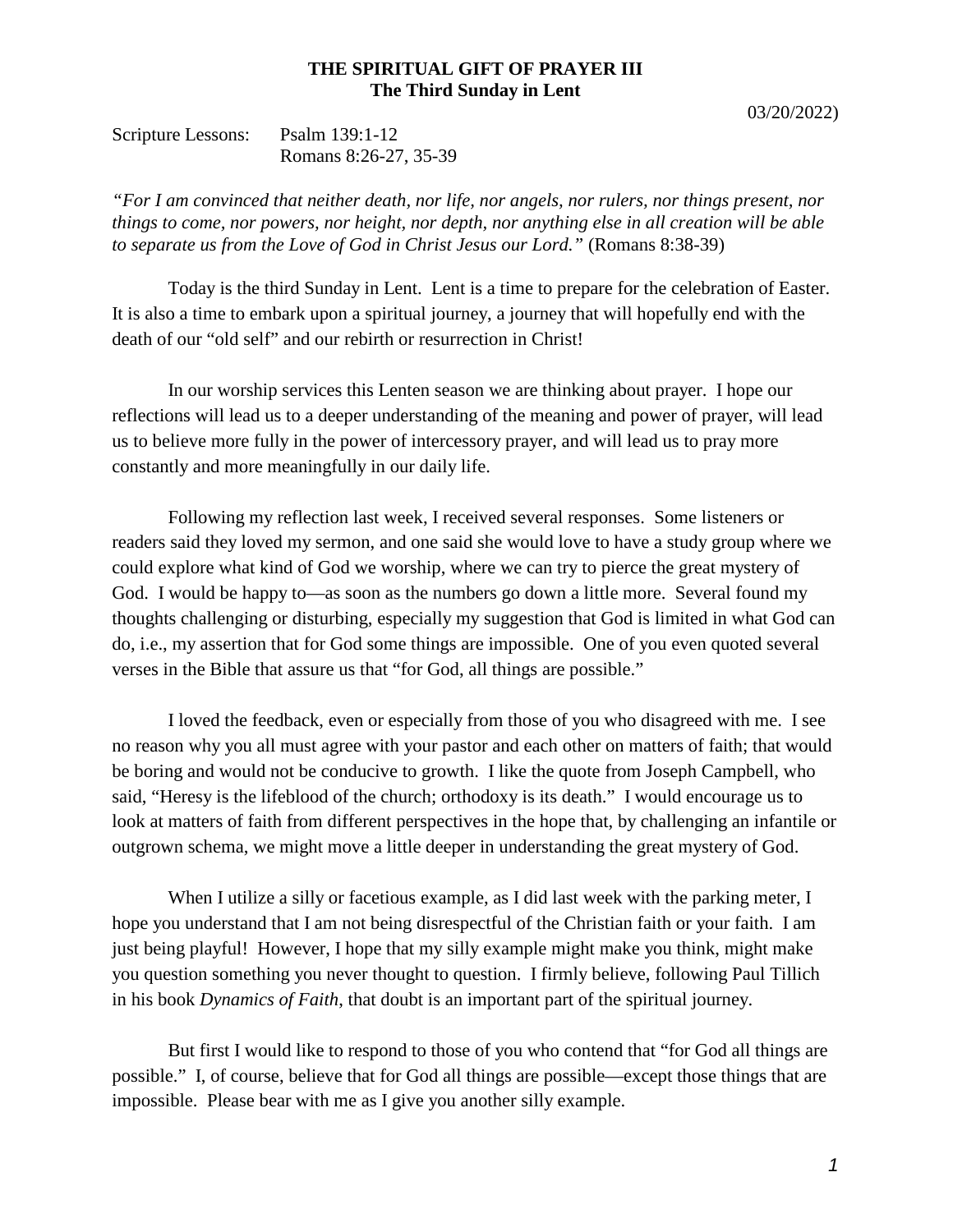If I ask you what word describes our belief that God is all powerful, that God can do anything, you would probably say it is the belief that God is omnipotent. Then I would ask you, if God is truly omnipotent, could God build a stone wall? After a moment's hesitation, you would probably reply in the affirmative; if God wanted to build a stone wall, he could do it.

Then I would ask you whether God could build a stone wall so high that he could not jump over it. Now, you have a problem. If God could build a stone wall so high that he could not jump over it, then God would be limited by his inability to jump over the wall. If he couldn't build such a wall, then God would again be limited.

Please, I know this is a silly example! I am asking you to consider how God could do two things that are mutually exclusive, how God could do something that is impossible. Let me say that, personally, I find that God's inability to do something that is logically impossible is of little importance in helping me to deepen my relationship with God and become more aware of how God works in my life and in the world. Second, I would ask you what you were picturing when I gave you the example. Were you picturing a very big, very powerful man (or woman) who builds big stone walls? Were you picturing a person who could not only jump, but jump very high? If so, I would suggest that you challenge your schema, your picture of God. To quote the theologian J. B. Phillips, I would suggest that "your God is too small."

This morning I would like us to think about how our understanding of prayer shapes our understanding of God and how our understanding of God shapes our understanding of prayer by examining the picture or concept of God that is articulated in the 139th Psalm and in the passage of scripture we heard this morning from Paul's letter to the church at Rome.

How do you picture God? When you pray to God, what sort of image do you hold in your mind's eye? It should not be surprising that different people have different pictures of God. Some picture God as a fatherly-type white man with a beard sitting on a throne up above the clouds. In *The Shack*, a novel that explores tragedy and evil from a Christian perspective, God is depicted as a black woman. Some find it difficult to picture God, so they pray to Jesus. Some pray to God as the Holy Spirit, a light or an energy field that connects everyone and that flows up inside each person.

It is not surprising that different people have different pictures or images of God. If I hold this book in front of you and ask you what you see, what would you say? You would probably say you see a black cover with lots of words, a picture of Joseph Campbell, and a bar code. The book, by the way, is Joseph Campbell's Historical Atlas of World Mythology, Volume II: The Way of the Seeded Earth, Part 1: The Sacrifice.

If I were to ask you if you see the magnificent painting by Christoforo Simone dei Crocefissi entitled "The Dream of the Virgin," what would you say? The painting, which is encased in a wooden frame, was painted by the Bolognese artist around 1350 C.E. It depicts Mary, her head surrounded by a halo, lying on a bed sleeping, attended by a woman who is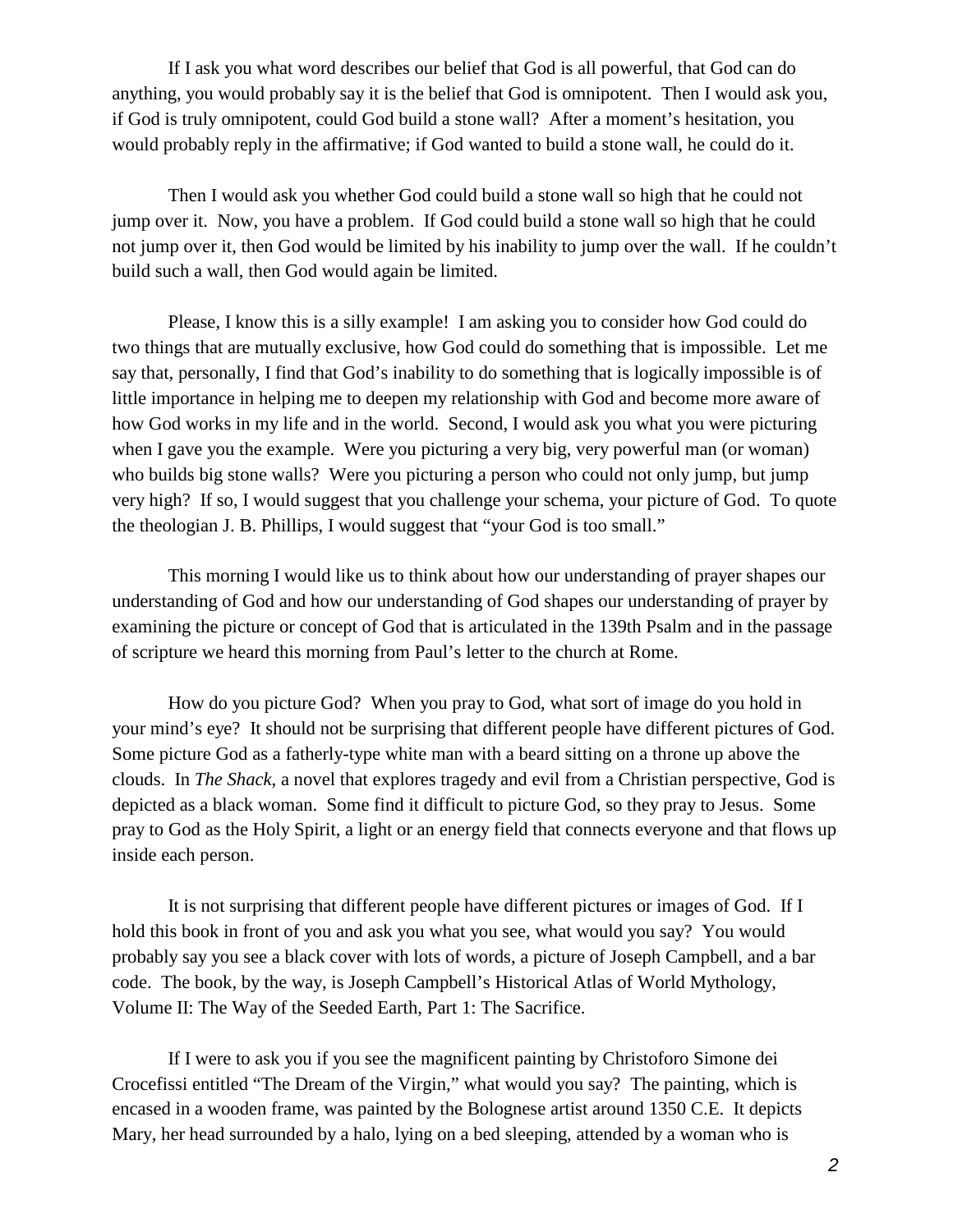seated at her head reading a book. Out of Mary's body, a tree grows, probably the Tree of Life that, as it grows, takes the form of a cross or, more accurately, a crucifix with Christ's body, his corpus, on it, thus becoming the Tree of Redemption. Above the crucifixion scene, at the top of the painting, at the top of the tree, standing on its nest, is a pelican, which, according to the nature lore of the European Middle Ages, nourishes its young on blood drawn from its own breast—as Christ, through the giving of his Holy Blood, has nourished humanity to salvation. The pelican is drawing blood from its breast by its beak and is using it to feed the baby pelicans in the nest.

Once again, if I were to ask you if you see this, what would you say? You would probably say that you don't see it. Why don't you see it? It is as plain as the nose on my face! It is obvious to me that I have the correct picture of this book while your picture, since it differs from mine, must be in error.

How could we resolve the matter of who has the correct picture, the one true picture of this book? Since our descriptions differ, how could we both be correct? Shouldn't there be just one true picture of the book?

I could argue with you and try to convince you that my picture is the correct picture and that you are in error. If I had enough power, I could torture you until you recanted and admitted that you see the book as I do. We could go to war over it. I might even kill you just because your picture of the book differs from mine.

Do any of these seem like a good idea? Well, the three major monotheistic religions: Judaism, Christianity, and Islam have tried them repeatedly throughout history. And I agree. They don't sound very good to me!

You don't have to be a philosopher to understand that there is no single true picture of this book. It depends on our perspective in relation to the book. It depends on our experience of the book. Each of us has only a partial picture of the book. If we look at the book from different perspectives, if we listen carefully to each other, and if we are open to the different ways that we experience the book, our picture will be more inclusive than if we cling to our perspective as the only true picture just because it is real and meaningful to us.

By the way, I believe that this is the most constructive way, perhaps the only constructive way that we can resolve the tribalistic dichotomizations that have split and polarized social and political dialogue within this country. Perhaps we can explore this approach in more depth some other time. Let me just recommend a book to you: *The Three Languages of Politics* by Arnold Kling. This book has recently been added to the very high pile of books we *really* need to read and discuss in our Tuesday afternoon study group when it resumes.

If we can have different perspectives of something as simple as this book, perceptions and understandings that arise from different yet valid experiences of this book, what makes us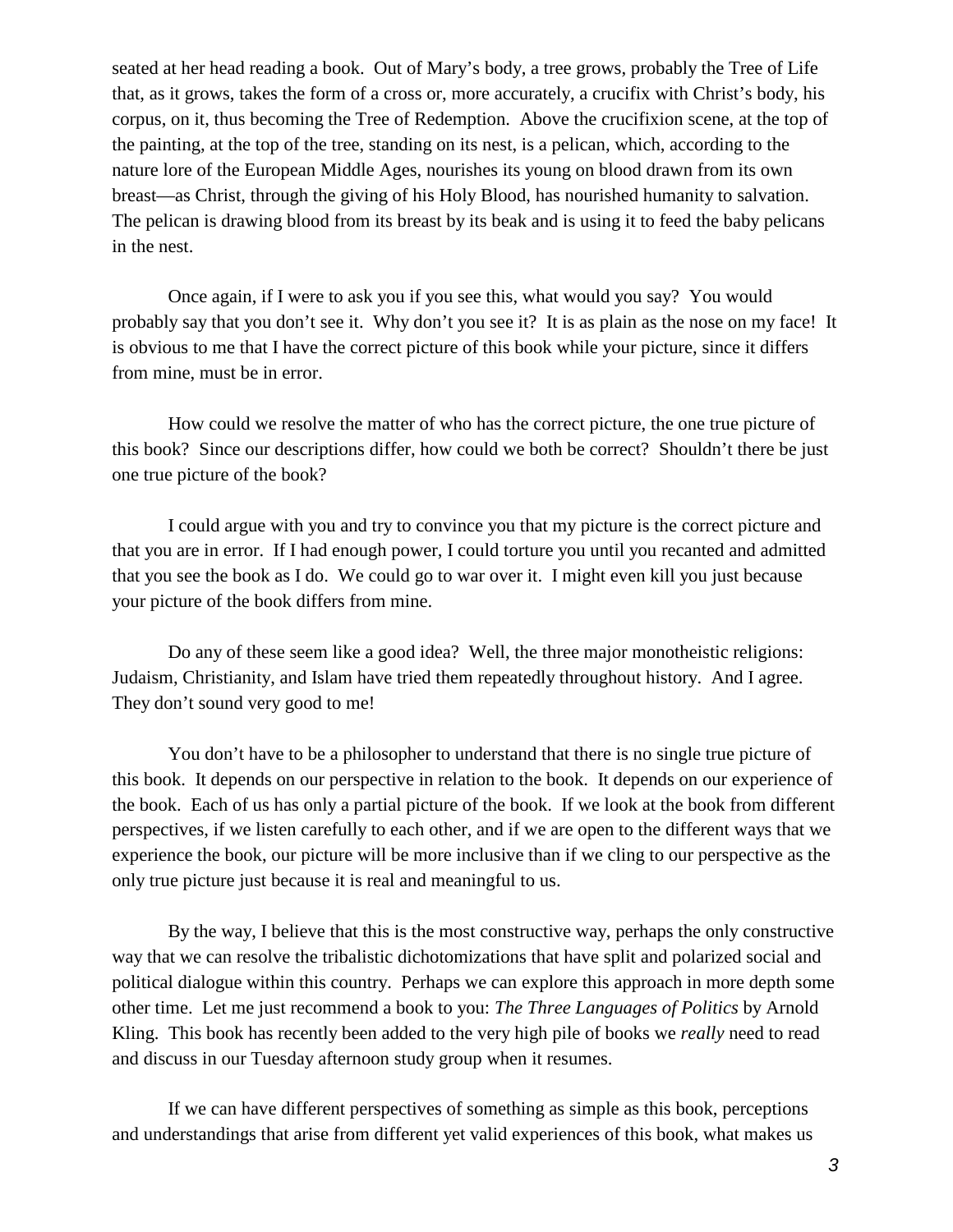think that God can be described from a single perspective? Isn't God more complex than this book? Isn't God a *lot* more complex?

This book is a thing that we can place or locate in space and time. God is not a thing among other things in the universe, a thing or a person which is in one place but not another. We experience this book through our senses. Our experience of God is different. We experience God not only through our senses, but also through our heart. When we open our heart to God we experience God's comforting, healing presence and we become open to the many ways that God seeks to guide the unfolding of our life. I also have a sense that our tendency to turn God into a noun rather than a verb is part of our problem.

Let's think about the implications of the 139th Psalm and the passage from Romans for our picture of God and our understanding of the power of prayer.

In those difficult moments when we are struggling with life, we often feel alone. Other people may care about us and for us, but because we have withdrawn from life, we cannot feel it. Other people may love us, but because we feel unlovable, we cannot believe it. There may be a meaning and purpose to our life, but when we are depressed, we cannot find it. There may be options for change, doors through which we might walk, but when we are in the throes of despair, we have no hope. We see no door, no path that leads to a brighter future. We glimpse no light at the end of the tunnel.

The great spiritual men and women of our religious tradition call this grey-black experience the "wilderness experience." St. John of the Cross called it the "dark night of the soul." These spiritual giants tell us that when we go through this period of depression and despair, when we feel helpless and hopeless, we feel disconnected from ourselves, from other people, from life, and even from God. We may feel that God doesn't care. We may feel abandoned by God. We may doubt God's reality and lose a comforting, strengthening sense of God's presence. This has been the experience of many during the pandemic.

The writer of the 139th Psalm assures us that we are never cut off from God! This makes it one of my favorite psalms. I call it the "no separation" or "no gap" psalm. The psalmist, reflecting on his dark night of the soul, his own wilderness experience, and the wilderness experience of his people, comes to a profound realization: even when he feels separated from God, he is not separated from God. He says to God,

> *Where can I go from your spirit? Or where can I flee from your presence? If I ascend to heaven, you are there; If I make my bed in Sheol, you are there.*

The psalmist, from his own personal experience, tells us he has come to realize that there is no place where God is not. Even when we feel we are in hell, God is there! When we are in the depths of despair we may feel alone, but we are not alone.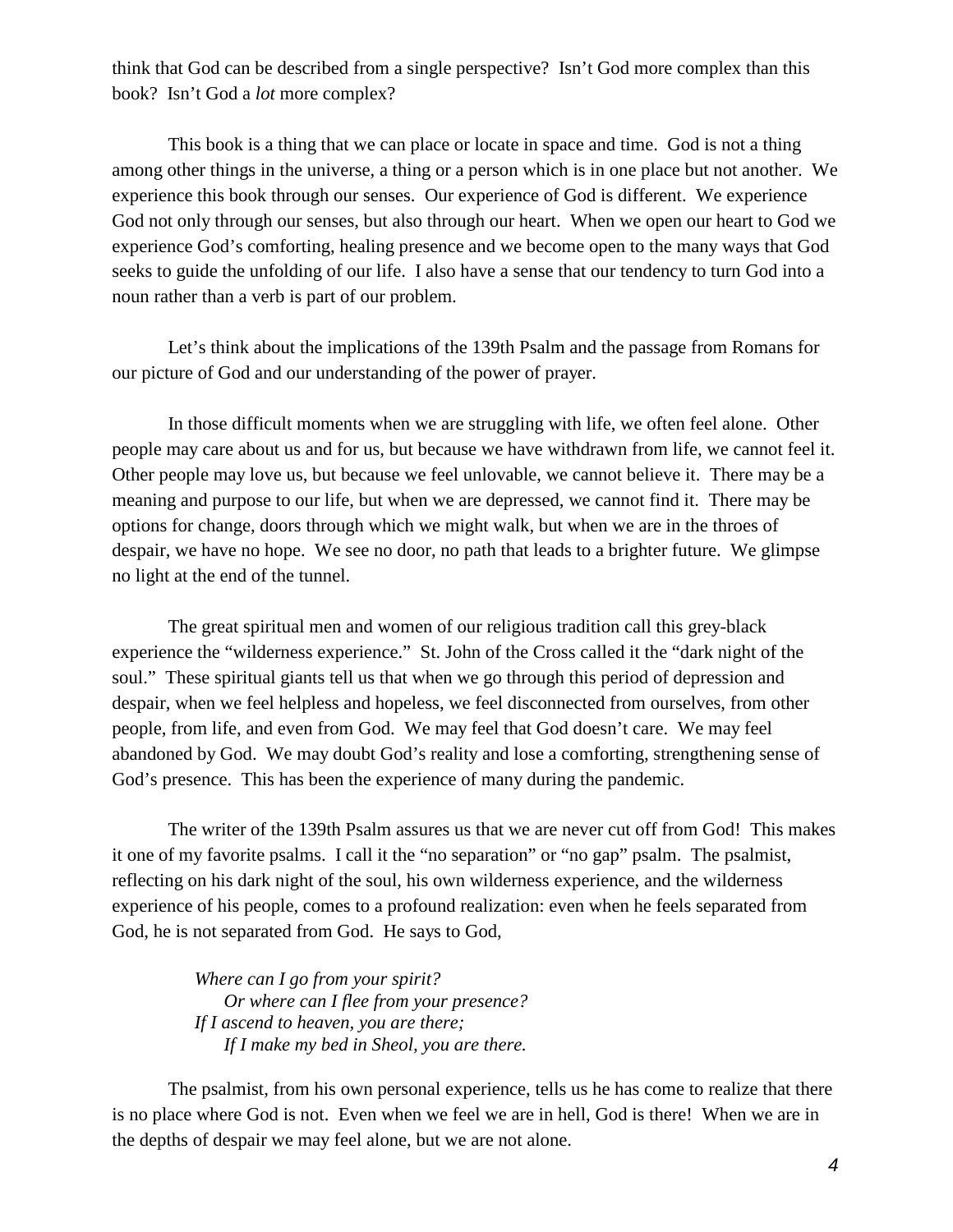The understanding of God that is presented in this psalm is, of course, not the only way to understand God. This was the understanding of this psalmist, an understanding based on his own personal experience, his own personal struggle. Many people in his religious tradition must have resonated with his experience of God, however, for they chose to include his reflection in the canon, in the collection of writings we call scripture.

Other biblical writers articulate different experiences of God during wilderness experiences or dark nights of the soul. Some believe that when we depart from God's ways, God turns his back on us. When we break our covenant with God, God breaks his covenant with us. When we choose not to be his people, he chooses not to be our God. These psalms, and there are many of them, speak of not only *feeling* separated from God, but of *being* separated from God. I find that most of the psalms are articulations of this theology, of what the Jewish theologian Martin Buber called "the eclipse of God."

Some theologians within our own church tradition believe we human beings are separate from God and separated from God. The neo-Reformation theologian Karl Barth has said that we are separated from God "by the infinite qualitative difference." Theologians like Barth believe that we need something to bridge the gap between God and us--whether it is the Law, the prophets, Jesus, the Bible, or the church. Without these connecting elements, we remain cut off from God. The Roman Catholic Church, in its insistence that the church is the one and only mediator between God and us, has traditionally accepted "extra Ecclesiam nulla salus" as doctrine, the belief that there is "no salvation outside the church."

There are many ways to understand God because throughout history people have had different experiences of God. Think about the experience of God that is articulated by the writer of the 139th Psalm. What if this psalmist is correct? What if there is no separation between God and us? What if God is not a thing in space and time, a thing that can be in some places but not other places? What if there is no physical, mental, emotional, or spiritual "place" we can go, not even in the depths of our despair where God is not? How would this shape our understanding and practice of prayer?

We separate the moments of our life into happy times and sad, times of triumph and times of tragedy, times when we walk in the light and times when we stumble around in the darkness. We may believe God is in the light but not in the darkness. But listen:

> *If I take the wings of the morning and settle at the farthest limits of the sea, even there your hand shall lead me, and your right hand shall hold me fast. If I say, "Surely the darkness shall cover me, and the light around me become night." even the darkness is not dark to you: the night is as bright as the day,*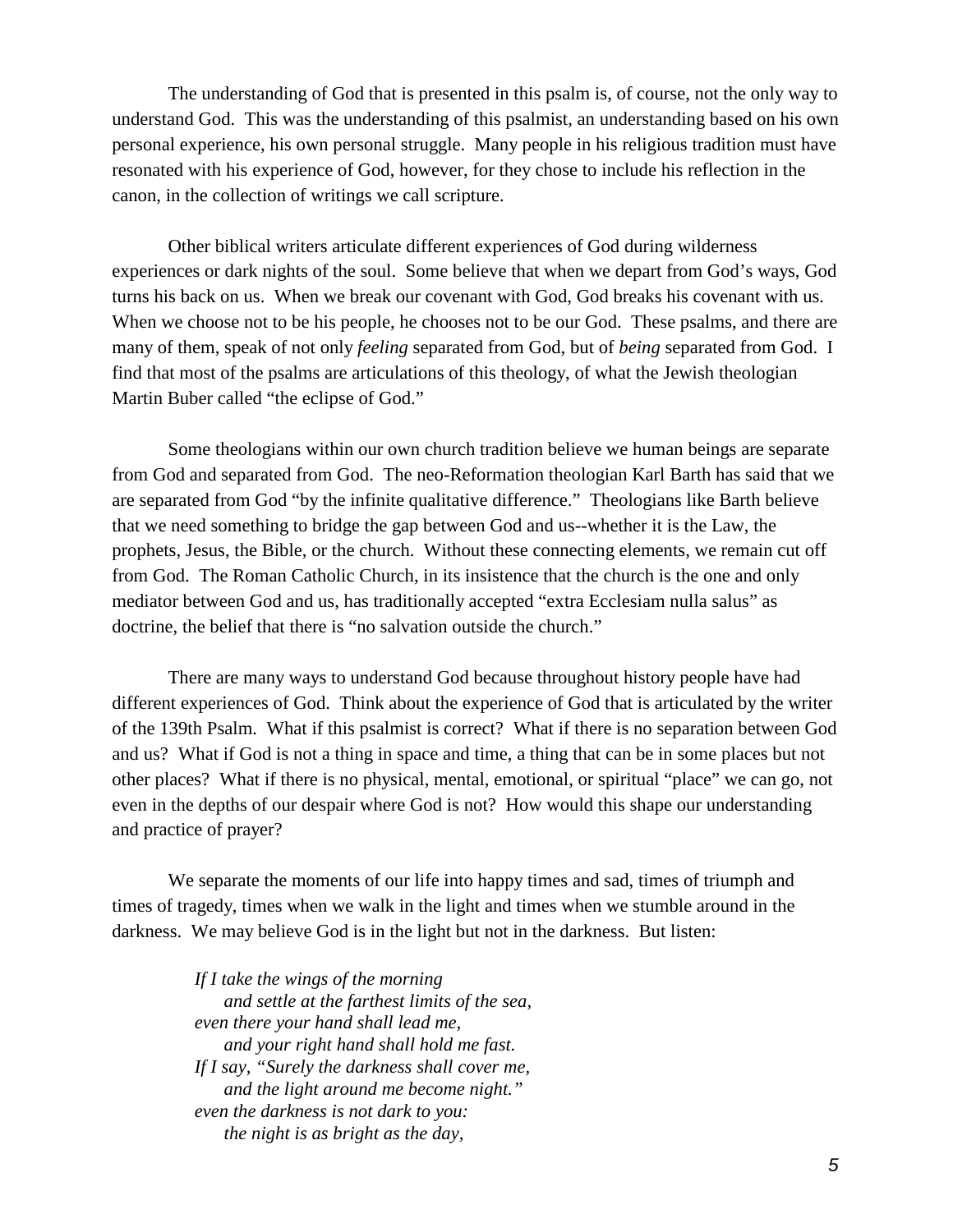## *for darkness is as light to you.*

We may think that when we walk in the light we walk with God, and when we walk in darkness we walk alone. According to the psalmist, this is not true! Even when we walk in the darkness, we walk with God! The darkness of our lives is not dark to God, for darkness is as light to God.

Jesus tells us that God knows us. God knows us better than we know ourselves. In our prayers, we don't have to tell God what we need. We don't need to tell God what our brothers and sisters need. We don't need to bring information to God through our prayers, for God is not separate from us and from those whom we love.

When we pray, we open ourselves to God so God can bring information to us, specifically, information about us. When we pray, we ask God to change our hearts and our minds. When we pray, we connect very deeply with God and with those for whom we pray.

This morning I would like us to think of prayer not as establishing a connection with a God who is separate from us, but as realizing and celebrating the deep connection that is already there. I would like us to think of prayer as realizing our deep connection with God and our deep connection with each other. This realization can bring us a profound feeling of joy! When we experience this connection, we open ourselves to God's healing presence in our lives.

A husband and wife who were members of the prayer chain of a previous church I served told me the story of their daughter who was diagnosed with cancer. The couple was convinced that because of what the writer of the Book of James calls "the prayers of the faithful," the prayers of people who cared, people who were members of the prayer chains of their church and their daughter's church, their daughter was totally healed.

How can we understand God's role in the healing process? Many people picture God as separate from us, a God who is in the shape of a human being hovering around the earth like a satellite. In the context of this understanding of God, this concept of God, we could think of prayer as sending a message up to the satellite, of God receiving the message, and then deciding whether to grant the request or not. I call this the satellite model of prayer. In response to this family's prayer, God would make a decision, based on some unknown criteria, whether to cure the couple's daughter, the woman in the next bed, both of them, or neither of them. Presumably, according to this schema, there is a reason why God makes the choices God does, but, since "God's ways are not our ways," and since "God works in mysterious ways," we will never know what factors were taken into consideration in the healing.

However, this satellite model is not the only way we can picture God. We can picture the Spirit of God as a great field of creative, loving, and healing energy in which we are all embedded. When we pray, we enter deeply into that field; we open ourselves to that field. When we engage in intercessory prayer, we are strengthening our connection with the person for whom we pray. We add the energy of our prayer for healing to God's own healing process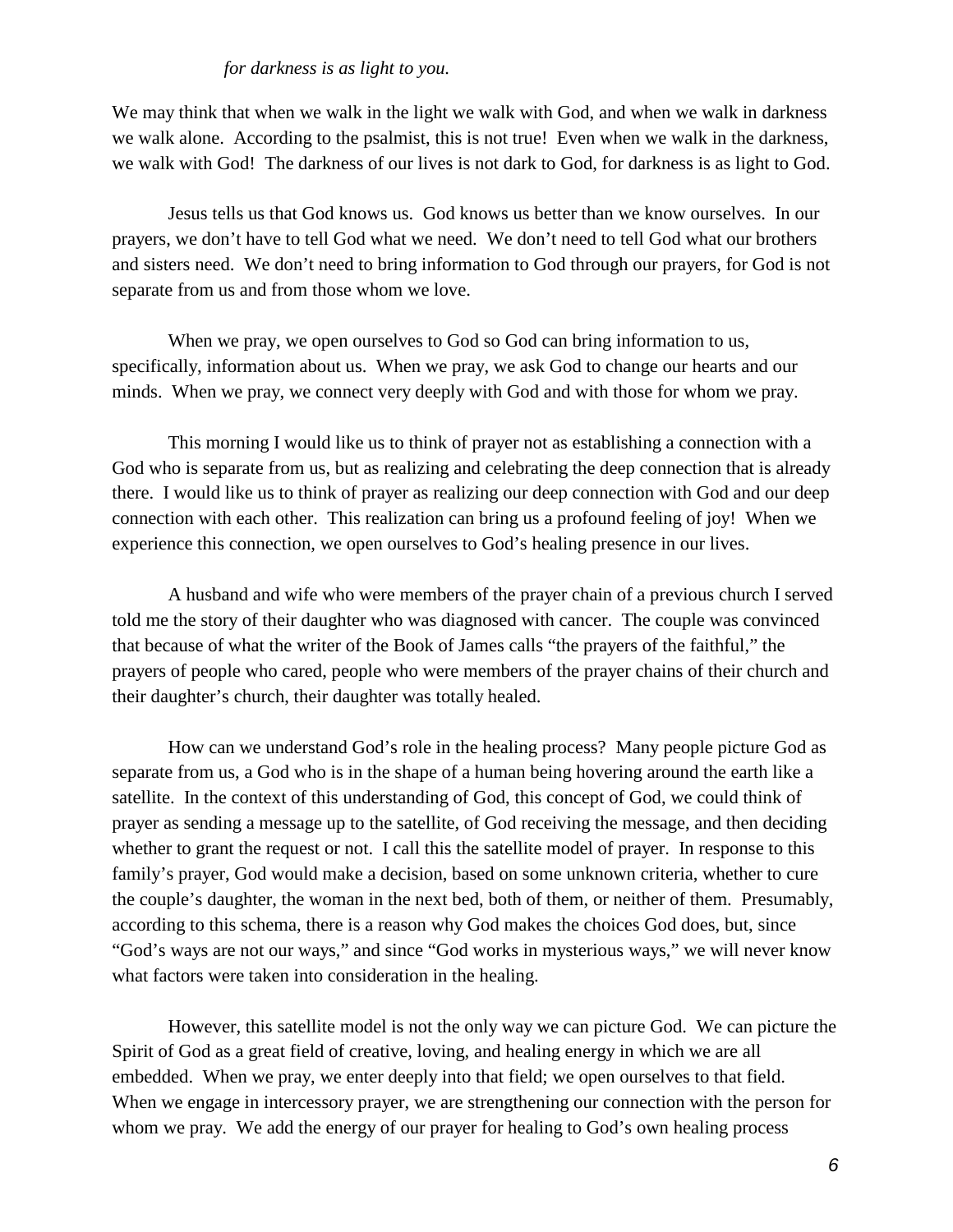within the person. As I have said, at times this makes a significant, a noticeable difference. At other times, it doesn't. I think this understanding of God is at least closer to a verb than a noun.

Going back to my example of the couple from a previous church, they told me that at the time their daughter was diagnosed with cancer, though they were religious people, they did not fully believe in the power of prayer. Then they heard a story that changed their minds. This is the story that they heard (or read).

A woman whose college-aged daughter was dying of cancer placed the young woman's name on a national prayer chain. Against all odds, her daughter was healed.

When the daughter received the news of her recovery from her physician, she went straight to the phone to call her mother. However, she either dialed or was somehow connected to the wrong number. Of all the numbers she could have erroneously dialed (and there are many!), the daughter was somehow connected with the telephone number of the national prayer chain whose members, at that very moment, were praying for her. When she gave the person who answered the phone her name, the woman recognized it immediately and told her they had just been praying for her. The woman at the national prayer chain phone bank was able to tell the young woman her mother's name and the type of cancer she had, so it was clear that they were, indeed, praying for her.

OK, what are the odds of that happening, the odds of the young woman dialing a wrong number and the number she incorrectly dialed should be the number of the national prayer chain who were, at that very moment, praying for her healing? The odds are at least a billion, maybe a trillion, maybe a quadrillion to one! How can you explain this phenomenon unless you assume we are all deeply and meaningfully connected with each other?

You see, we are deeply connected with God, and we are deeply connected with each other. We are deeply connected with God because God, to quote the Protestant theologian Paul Tillich, is "the Ground of our being." We are incarnations of God's creative Spirit! We are also connected with each other in a very deep way, much deeper than we know, for we are all children of God and, hence, brothers and sisters.

The apostle Paul, like the psalmist, tells us that we are never separated from God. He says,

*For I am convinced that neither death, nor life, nor angels, nor rulers, nor things present, nor things to come, nor powers, nor height, nor depth, nor anything else in all creation, will be able to separate us from the love of God in Christ Jesus our Lord.*

The parable of the Prodigal Son tells us that even if we choose to depart from the Father's presence, we can't! God loves us with a love that cannot be broken! When we realize this love,